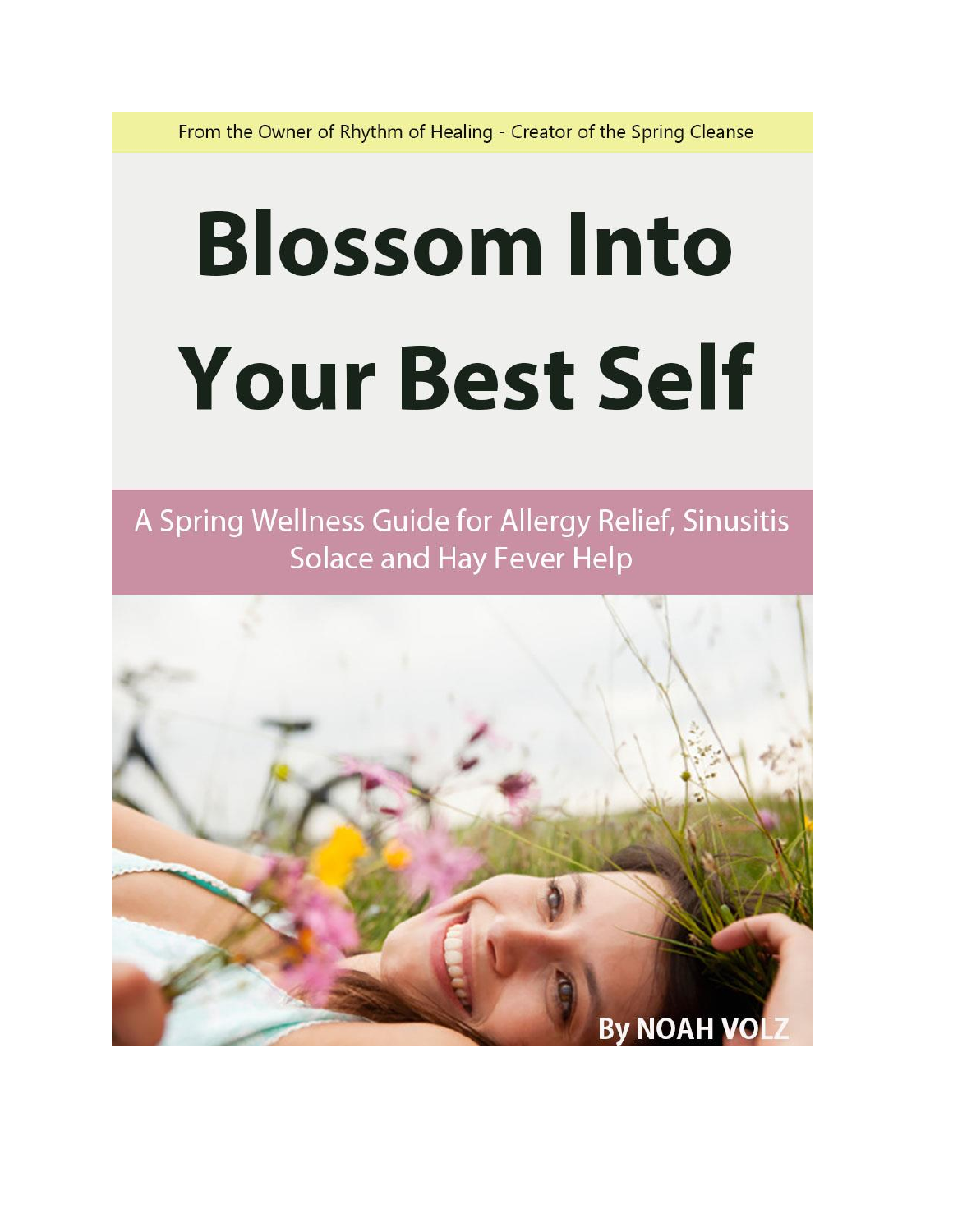## **Table of Contents**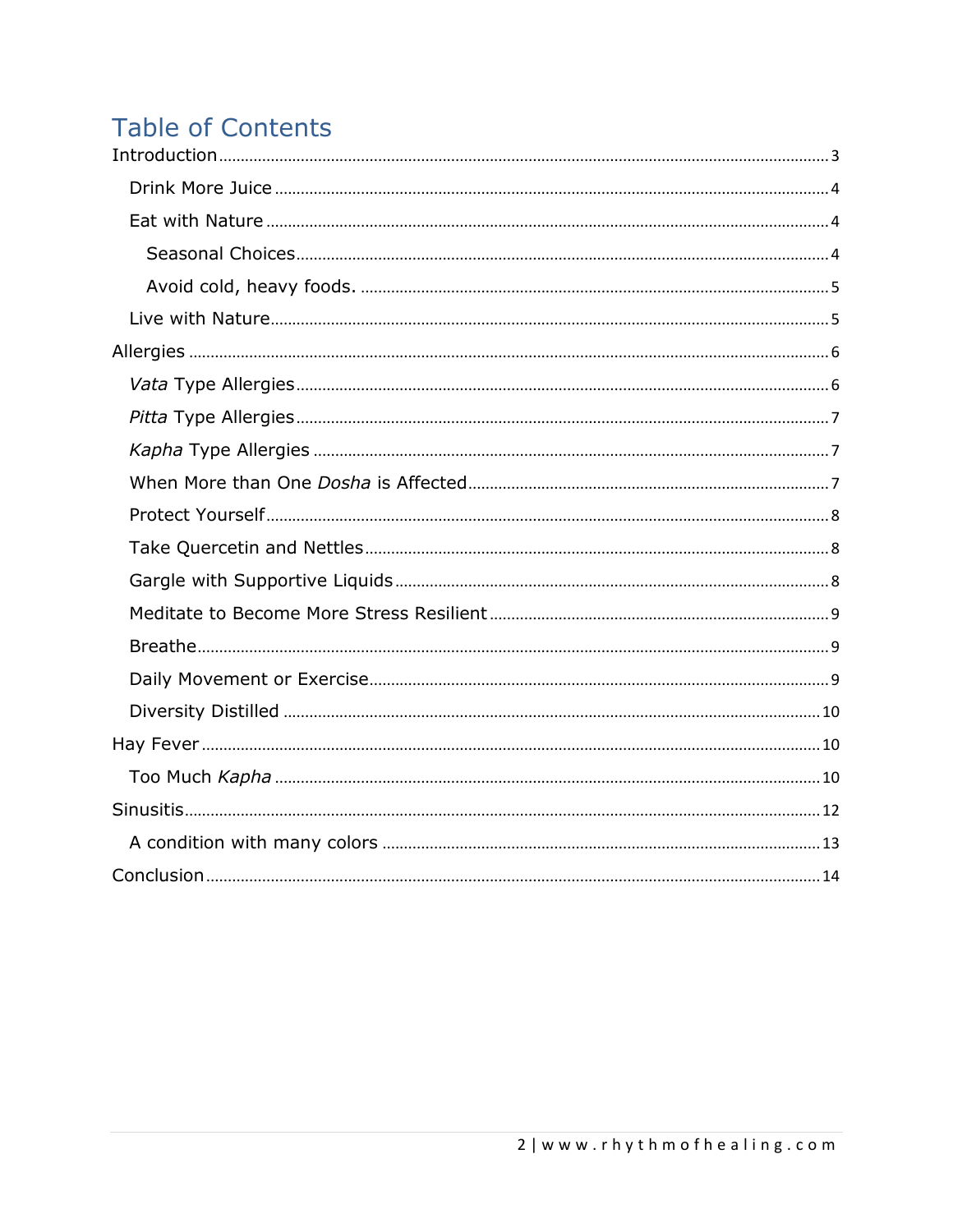# <span id="page-2-0"></span>**Introduction**

In Ayurveda each season relates to a stage of life. As the dark days of winter retire and the youthful spring sprouts and blossoms emerge we enter an ideal season to cleanse our bodies.. In the Northern Hemisphere, spring officially begins on the Spring equinox on March 21st.



Not only is spring the most youthful of the seasons, she is also the Queen of the seasons. She is moist, receptive, devotional and loving. These two patterns of activity combine to create a time of sunshine, love and creativity. Spring's qualities are warm, moist, gentle, and unctuous. That is why spring is most often associated with *Kapha*. Spring's warmth melts the cold of winter and mobilizes the accumulated *Kapha* (the mind-body force responsible for lubrication and sustained energy) into a liquefied state.

This movement of *Kapha* is what is responsible for the colds and allergies that accompany spring such as runny noses, asthma and congestion. In addition to the physical symptoms the accumulation of *Kapha* can make you feel lazy, greedy, or attached. If you are experiencing any of these symptoms, this will guide you through keeping *Kapha* in balance this spring. As you move into balance pay close attention to what you are releasing and what you are gathering.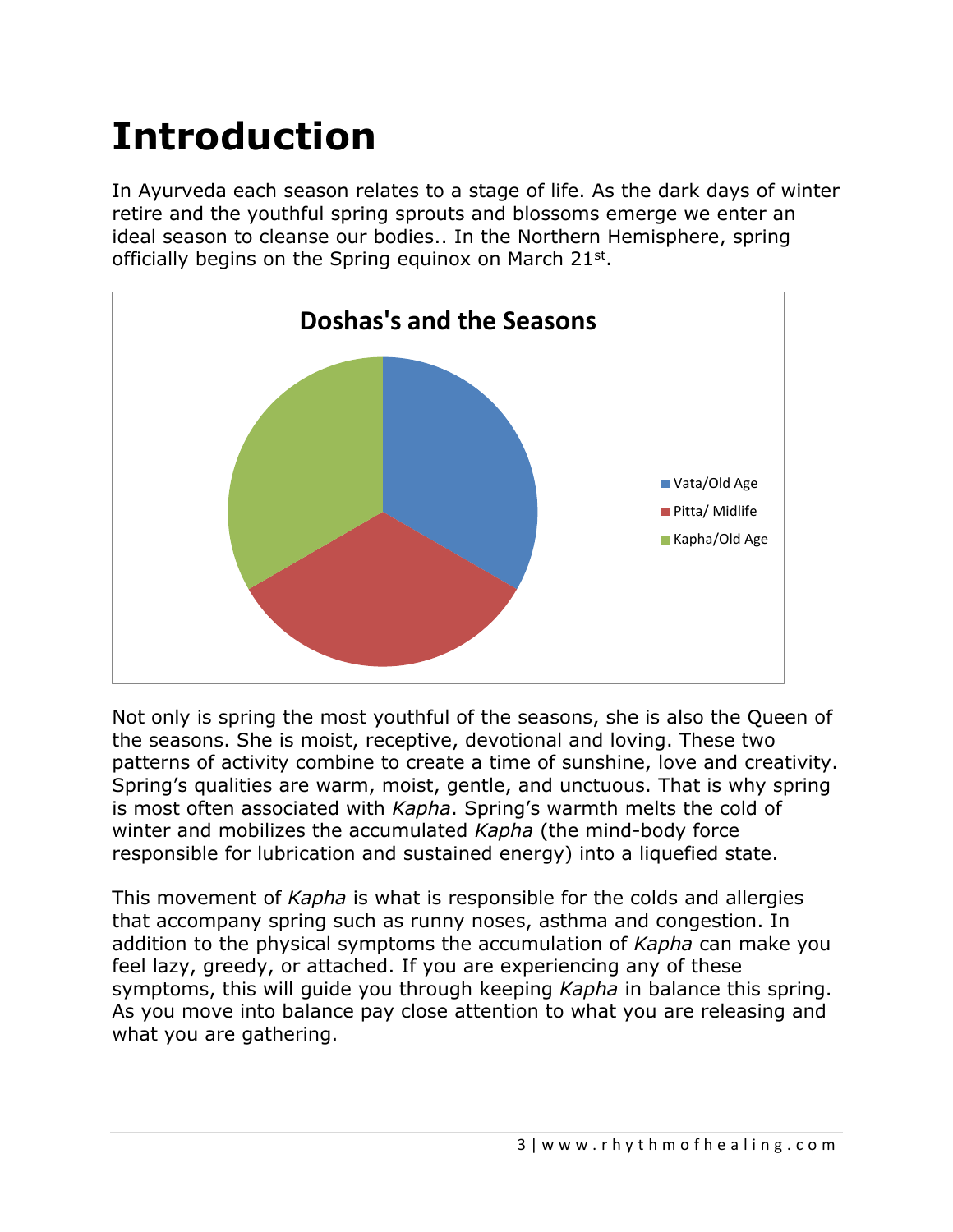#### <span id="page-3-0"></span>**Drink More Juice**

In the spring it is common to do some kind of cleanse. Often this involves fresh vegetable juice. While drinking a green juice can provide the body with nutrients and chlorophyll (which will bring oxygen into the blood and improve circulation, detoxification and energy) it can also spike the blood sugar. A spike in blood sugar raises *kapha* and when there it too much *Kapha* the body increases *Pitta* in the form of inflammation in order to rid the body of stagnation. Short term this is a natural process, but when it becomes chronic it can lead to hormone imbalances. Juicing can be a very effective short-term technique to relieve symptoms, especially when using celery, cucumber, parsley, carrots and beets with a little ginger root, but some simple additions can help keep blood sugar in check. In order to keep the blood sugar balanced when juicing or making green smoothies include fiber, protein and fat. Here are some suggestions:

Fat

- 1–2 tablespoons coconut oil
- 1– 2 tablespoons ghee or raw butter (if dairy is tolerated)
- 2 tablespoons avocado

Fiber

- 1 tablespoon freshly ground flax seed
- 1 tablespoon ground or whole chia seeds
- Make a green smoothie instead of a juice or add back in some of the fiber that is filtered from the juicer.

Protein

- 1 tablespoon ground or whole hemp seeds
- 1 teaspoon local bee pollen
- 1/2 teaspoon pea protein powder

#### <span id="page-3-1"></span>**Eat with Nature**

When the weather is cool the body adapts by turning up the heat. As the temperature rises in the spring your *Agni* (digestive fire) is relatively low. That's why you will need to eat less than you did in winter. The light quality is the key to spring cuisine. Fewer calories and leaner fat will bring your body and mind in tune with spring's bounty. Here are some suggestions:

## <span id="page-3-2"></span>**Seasonal Choices**

When our ancestors lived off the land, spring provided foods that were predominantly bitter, pungent, and astringent. Beans that mature early in the year like green beans or astringent legumes (yellow split peas, red lentils, garbanzos, pinto beans etc.) are great choices for spring cuisine.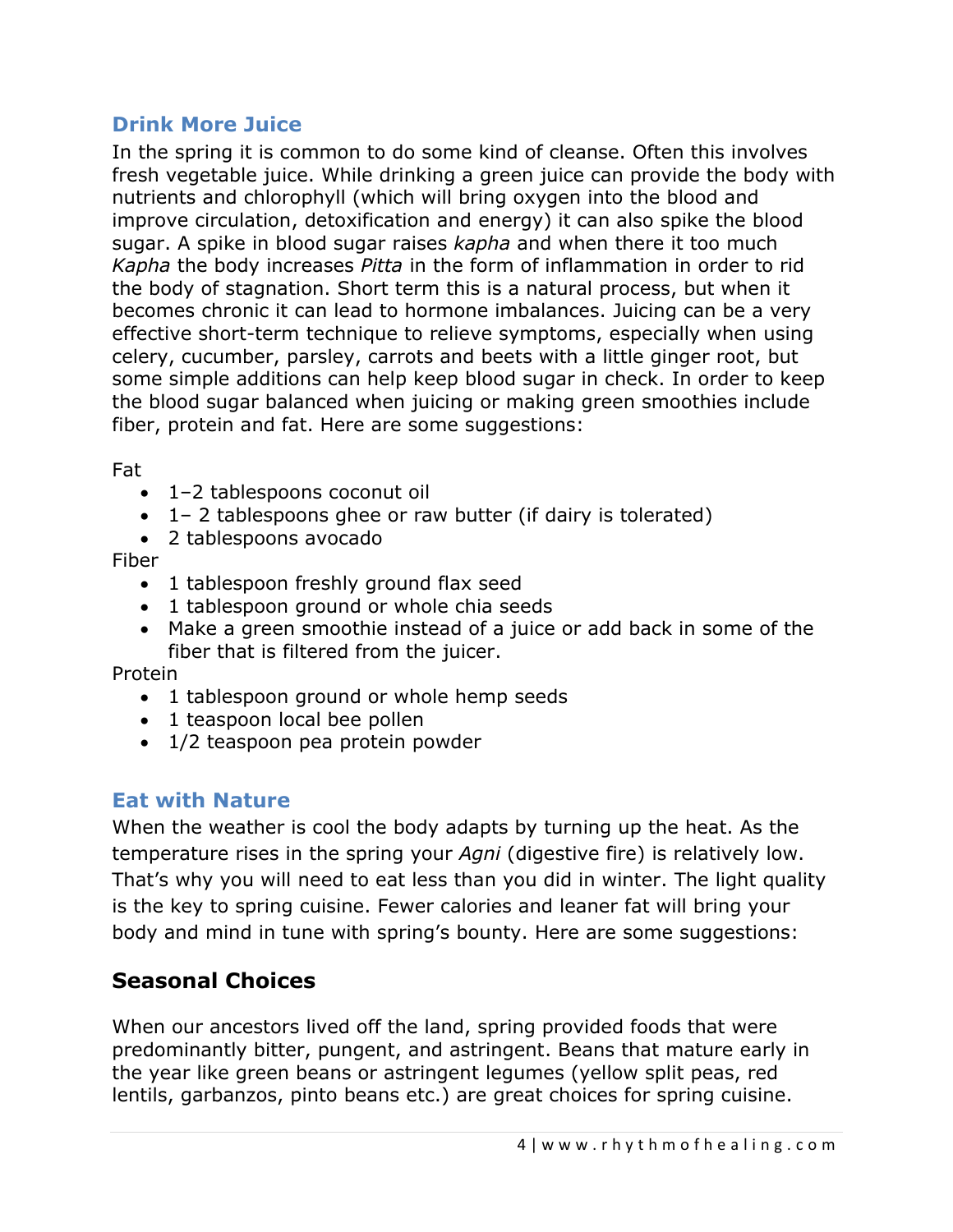Seasonal spring cooking also includes the drying and warming grains such as barley, buckwheat, corn, millet, or oats. Early spring vegetables such as broccoli, radishes, spinach, okra, asparagus, artichokes, and onions are good choices. Warm fresh spices like garlic, ginger, rosemary, thyme, and basil keep *Kapha* at bay. Hot chili peppers, although they ripen later in the year, can also be helpful. Bitter greens such as dandelion, kale, leaf lettuces and spinach will also help reduce *Kapha*. Crisper fruits that have less water such as apples, pomegranates, and rhubarb can be eaten in moderation.

## <span id="page-4-0"></span>**Avoid cold, heavy foods.**

The hardest part of spring can be weaning yourself off the heavier winter foods that could be eaten when the *agni* was high. Dairy products are best avoided as well as excess meat, and fried foods.

#### <span id="page-4-1"></span>**Live with Nature**

Ayurveda does not prescribe a one size fits all diet. It recognizes that as dynamic individuals we are constantly changing and so we will be better supported by a system or an approach that can be learned and applied to multiple situations. Seasonal lifestyle recommendations are great for the spring because they counterbalance the dark days of winter and wake us up to the fullness of life. We can never control Mother Nature nor the changes she brings. Simply being aware of the time is the key. Time is an important factor in the life of every mortal, and living according to Nature's time is the only way to remain healthy. The following sample daily schedule can help you stay aware of time:

#### **SPRING (VASANTA)**

#### MORNING

- 1. Wake up around 5:30 ready to celebrate life
- 2. Wash your face, brush your teeth, gargle with sesame oil, scrape your tongue and lubricate your nostrils
- 3. Drink warm lemon water
- 4. Meditate for 20 minutes on new life and new intentions
- 5. Exfoliate your skin with a dry brush
- 6. Perform abhyanga and then take a hot shower

**DAY** 

1. Exercise outdoors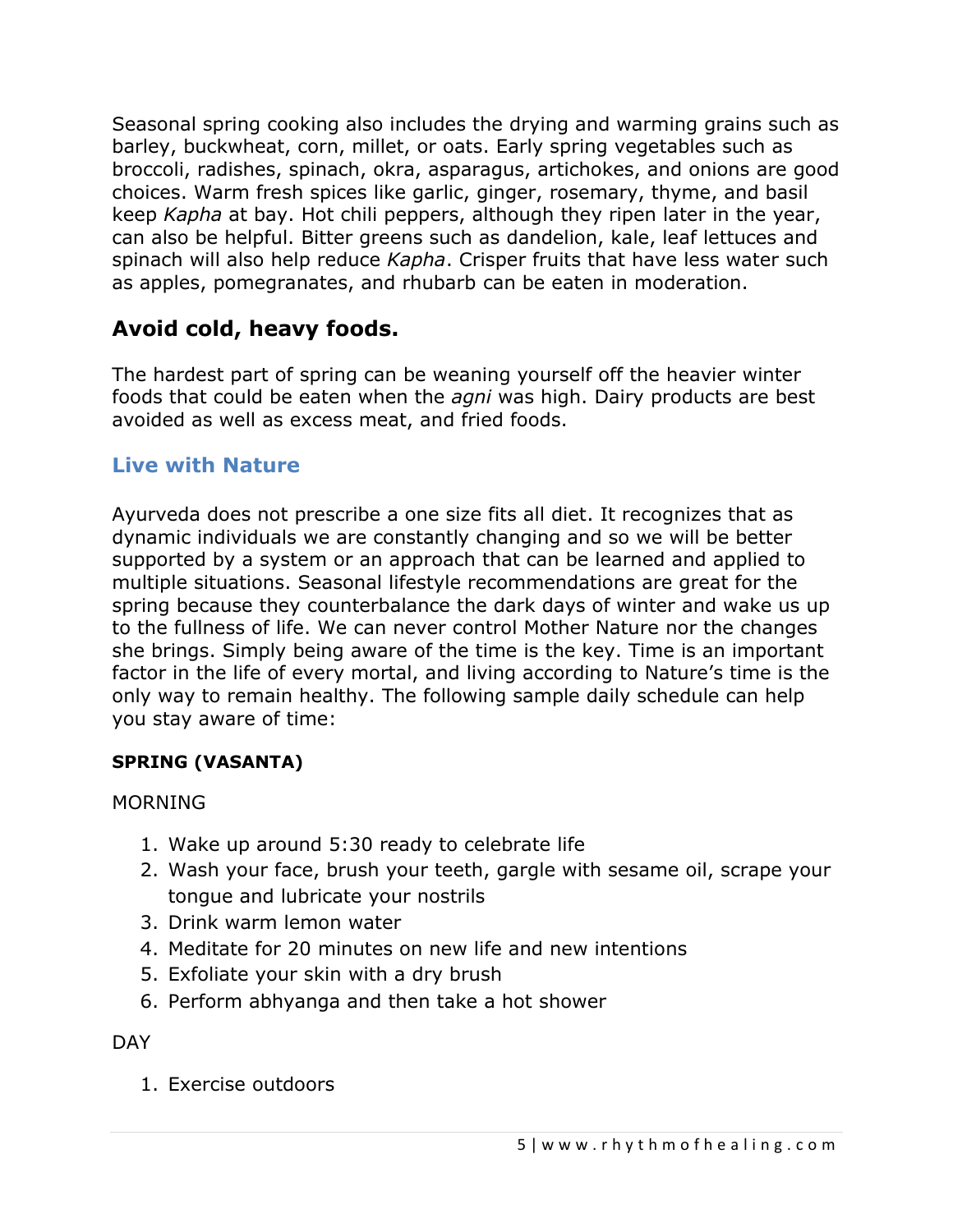- 2. Start new projects
- 3. Try an elimination diet

#### EVENING

1. Journal or recapitulate on your day and see how you are acting in accordance with your new intentions

Early spring is cooler and moister while late spring is warmer. These qualities combine the stability of earth, fluidity of water and heat of fire. The elements are what create the creativity and dynamism of spring that allows for rebirth. The first step in a spring lifestyle is to do some "house cleaning". As the primary principle of a spring diet is lightness, cleaning house will create space for the new that is necessary for new routines and rituals to be established. This will combat the excess of *kapha* leads to lethargy, depression and sluggish digestion.

# <span id="page-5-0"></span>**Allergies**

Allergies are common in the spring as pollens are released into the air. As substances like pollens come into the body, sometimes the body over-reacts by producing an excess of one of the *dosha'*s in the hopes of removing the substance/allergen from the body. Thus the approach to allergies is dependent on the qualities of the symptoms and how they relate to the *dosha*s (more than one *dosha* may be involved.)

## <span id="page-5-1"></span>*Vata* **Type Allergies**

The flavor or taste that is most aggravating to *Vata* is the bitter taste. Thus *Vata* type allergies act are similar to the body's reaction to consuming too much of the bitter taste. When we eat too much bitter food, like dandelion greens or black coffee, we experience the same digestive upset characteristic of *Vata* allergies such as excess burping and gas. If the allergies are not remedied quickly then bloating, gurgling intestines and vague abdominal pain can arise. In addition to the digestive discomfort, the constrictive quality of the bitter taste can cause more pronounced symptoms are such as wheezing, sneezing, ringing in the ears, joint pain, muscle spasms or difficulty falling asleep. *Vata* type allergies do best by avoiding bitter and astringent foods such as beans and leafy greens like dandelion. Slowing down, keeping warm and staying hydrated (as if you had a cold) can also help bring the body back on track.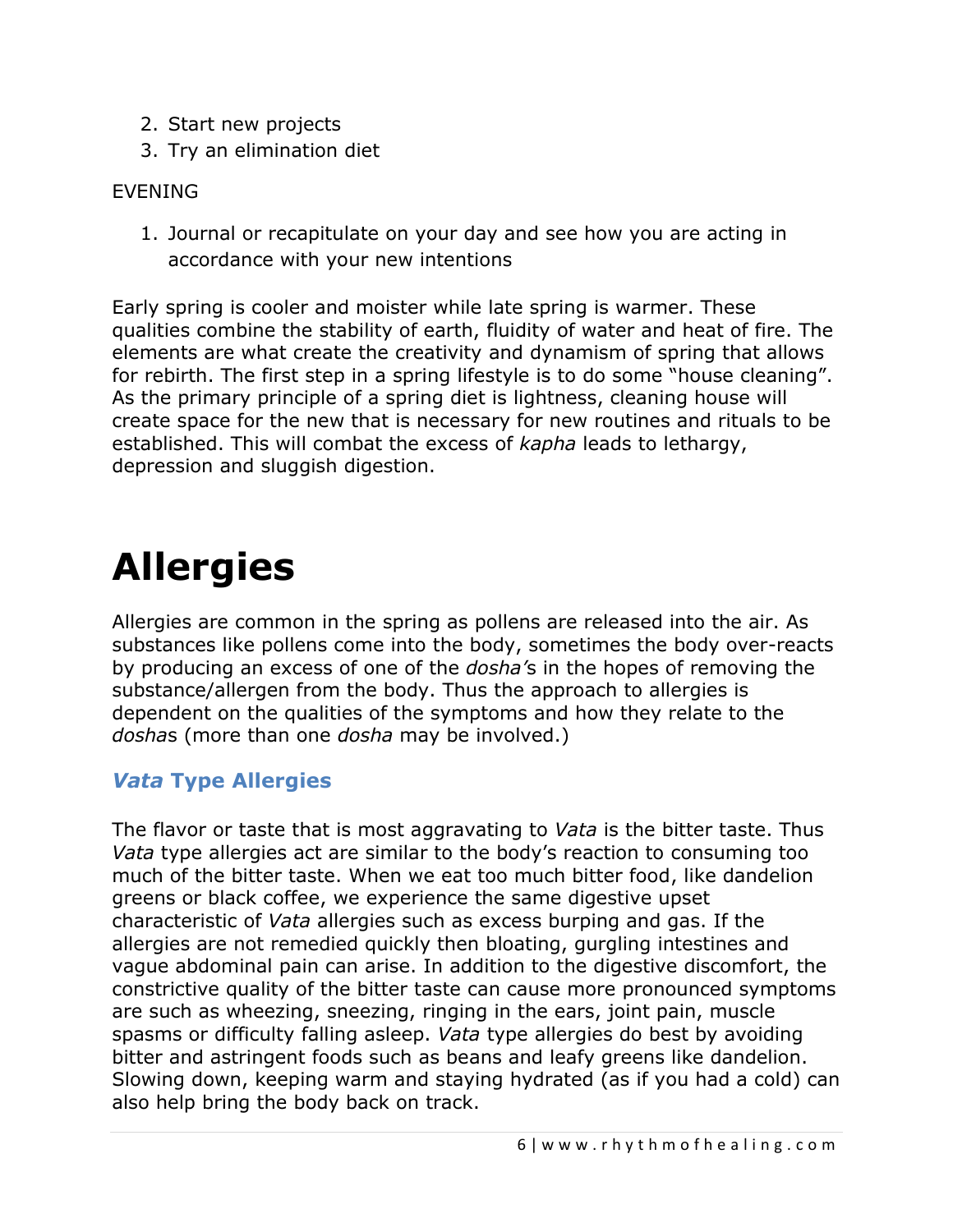#### <span id="page-6-0"></span>*Pitta* **Type Allergies**

The flavor most aggravating to *Pitta* is the pungent/spicy taste and this is reflected in the way *Pitta* allergies manifest. The hot, sharp qualities of a spicy food are imitated by the allergen which causes skin discomfort and possibly affects the blood. Examples of *Pitta* type allergic reactions include red, hot rashes such as hives, allergic dermatitis and eczema, all of which cause itching. Just like too much spicy food, *Pitta* allergies can lead to heartburn, acid indigestion, nausea, or vomiting. Rarer symptoms are bloodshot eyes and hot flashes. When *Pitta* is high avoid spicy foods and sour or acidic foods like vinegar. As *Pitta* may affect the blood consider giving blood and eating more cooling foods like burdock root. If the skin is especially sensitive try these home remedies:

- 1. Place a handful of fresh cilantro in a blender with about ⅓ cup water and blend. Strain the pulp, saving the juice. If you enjoy cilantro you can drink the juice and then apply the pulp to the affected area.
- 2. If you have aloe vera plants around the house cut off a leaf and peel the skin exposing the gelatinous core. Apply the gel to the affected area.

#### <span id="page-6-1"></span>*Kapha* **Type Allergies**

The flavor aggravating to *Kapha* allergies is sweet, and this type of allergy is the most likely caused by the excess amount of sweet foods consumed over the winter months. The sweet taste is cold, heavy and moist. It clogs the channels of the sinus passages and respiratory tract leading to irritation of the mucus membranes, congestion, coughing and water retention. The coughing and congestion can make it difficult to sleep and also lead to sluggish digestion and heaviness. Foods that are heavy and sweet like dairy products, wheat and melons are best avoided for those experiencing Kapha type allergies. In order to unblock the channels, choose activities that keep you warm, dry and active. Spicy teas like ginger tea can help wake up the body and eliminate the allergens.

#### <span id="page-6-2"></span>**When More than One** *Dosha* **is Affected**

When more than one *dosha* is affected it can be helpful to take a more general approach. This approach can be excellent for improving your baseline sense of wellness in the spring.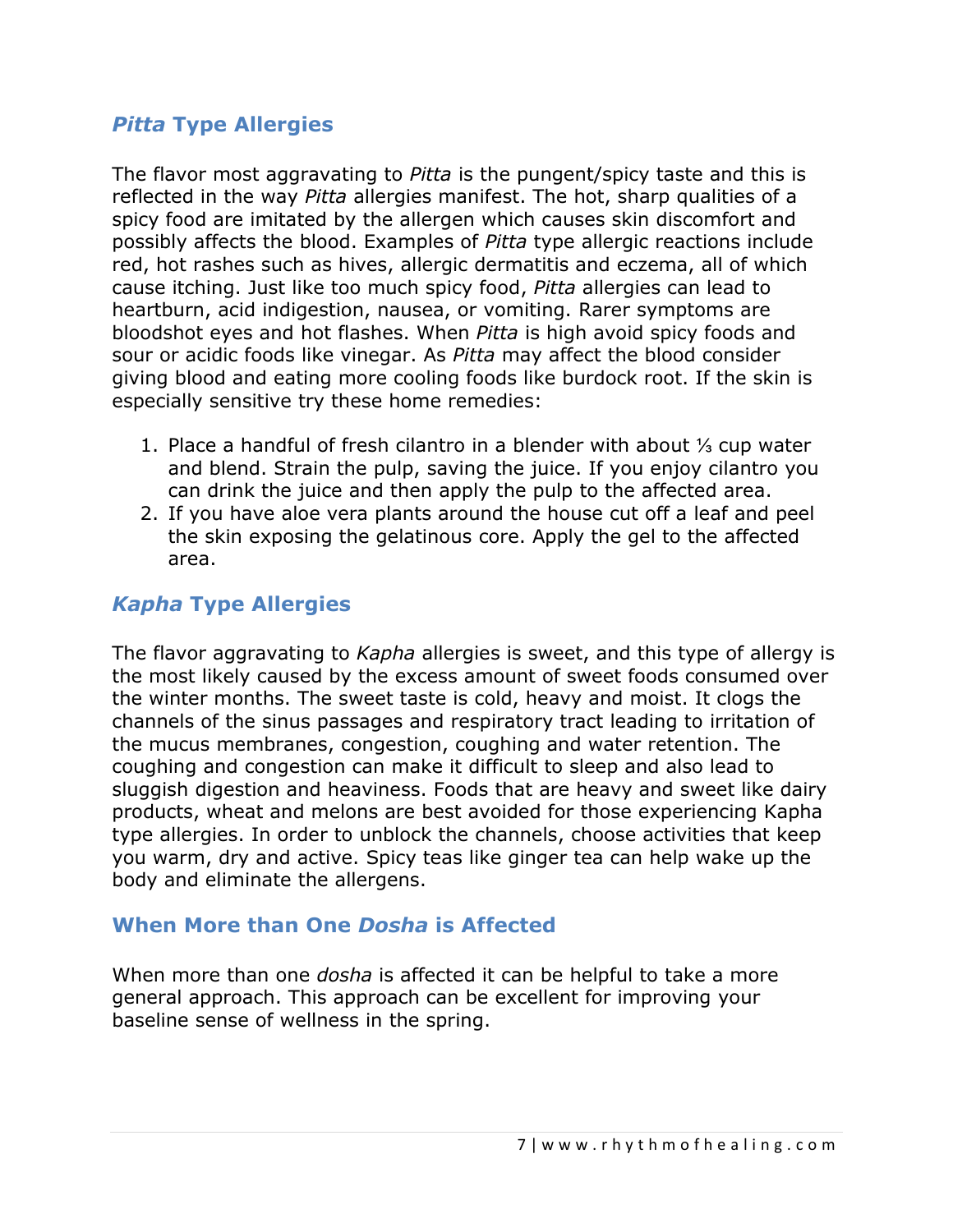#### <span id="page-7-0"></span>**Protect Yourself**

You can't insulate yourself from everything, but staying informed and minimizing your exposure to allergens can be a very powerful strategy. The [American Academy of Allergy,](http://www.aaaai.org/global/nab-pollen-counts.aspx) Asthma, and Immunology keeps an accurate and up to date resource for pollen levels. Monitor pollen levels in your area to determine when it is best to stay indoors. Regular changing of air filters in your home and the cabin filter in your car can be another way to minimize your exposure to certain allergens. Keep your house extra clean during this time of year in order to minimize your exposure to other particulates in the air that may predispose you towards allergens. Diffusing an essential oil blend such as equal parts lemon, lavender and peppermint during the day can also be beneficial.

#### <span id="page-7-1"></span>**Take Quercetin and Nettles**

While not a traditional Ayurvedic remedy Quercetin, an antioxidant that belongs to a category of water-soluble plant substances called flavonoids, can assist you. Many foods are high in quercetin such as apples, berries, red grapes, red onions, capers and black tea. During and slightly before allergy season take 800 mg twice a day or 400 mg three times a day for a total of 1,200 – 1600 mg per day. Stop taking Quercetin after allergy season is over.

Nettles are another beneficial herbal therapy for spring allergies. The seeds seem to be most effective and the fresher they are the better, but capsules of the leaves can also be used. About 300 mg a day or 1/2 teaspoon three times a day for the best results.

Consuming local honey and bee pollen can acclimate the body to the pollens present in your area. This help to keep the immune system from responding to them as invaders.

#### <span id="page-7-2"></span>**Gargle with Supportive Liquids**

Not all allergic symptoms are associated with a sore throat, but if your throat is aggravated consider making a gargle.

Mix 1 cup of warm/hot water with 1 tsp of salt a drip of honey and one of the following herbs.

- pinch powdered clove
- pinch of ginger powder
- pinch of cinnamon
- 1 teaspoon turmeric powder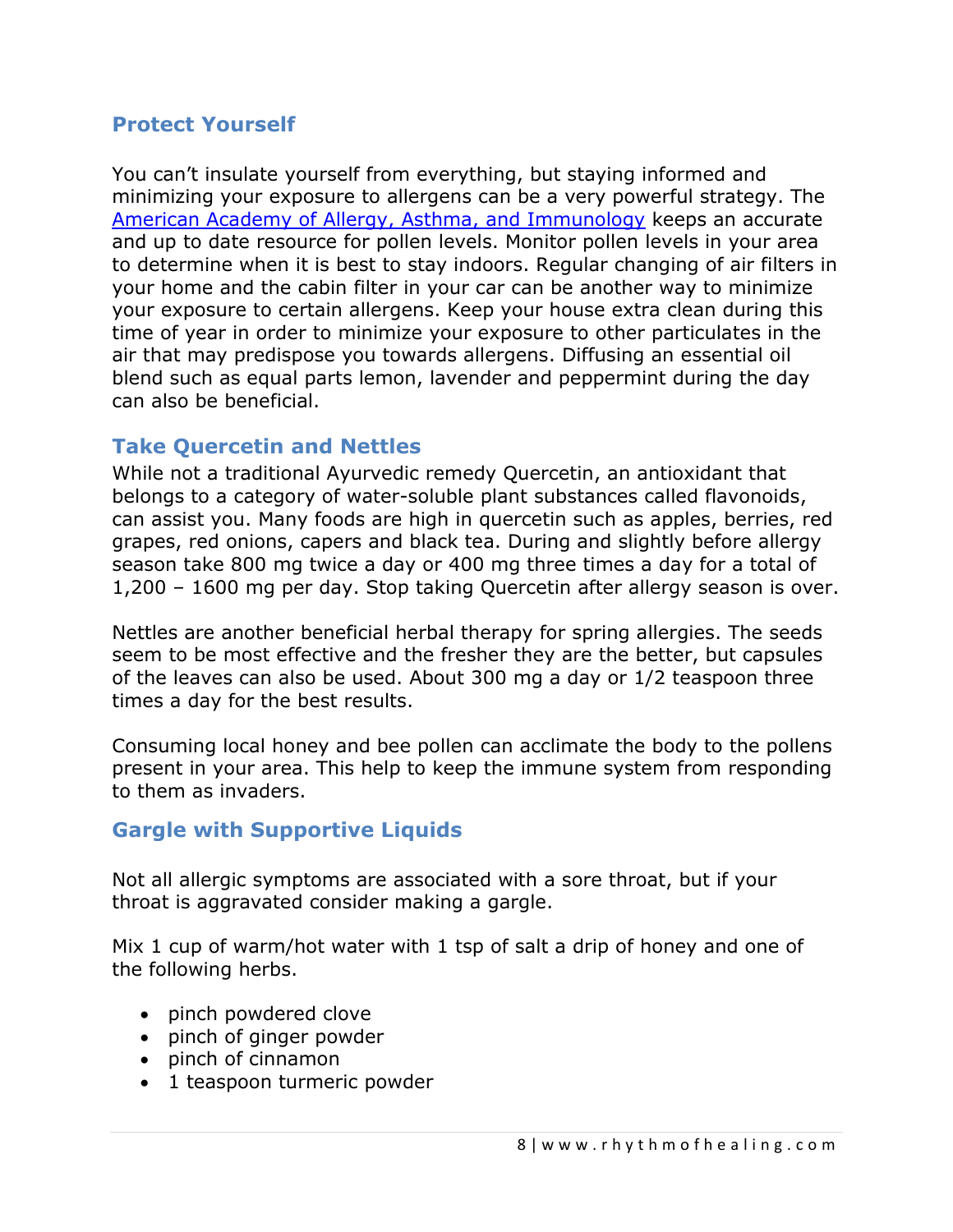#### <span id="page-8-0"></span>**Meditate to Become More Stress Resilient**

Allergies are an over-reaction to a harmless substance like pollen. The body becomes overprotective, which is usually linked to high levels of stress. Therefore, mounting a more efficient response to stress levels in a healthy way can be useful in improved allergy recovery times or reducing symptoms. Stress resilience can be improved through the following strategies:

- Meditation
- Yoga
- Taking baths

It only takes 10-15 minutes a day of practicing stress resilience to profoundly impact your allergy symptoms.

#### <span id="page-8-1"></span>**Breathe**

Many of the common spring symptoms of imbalance compromise our ability to breath. By practicing breathing every day you can better insulate yourself from the adverse effects of spring allergies. Like the stress resilience measures mentioned above, breathing can balance the nervous system and lessen the triggers leading to allergies, asthma and lethargy. Here are a few breathing exercises to consider:

- *Breathing the Spine.* Inhale and feel the breath move from the base of the spine up towards the collarbones. Exhale and feel the breath moving down the front of the spine from the collarbones to the base of the spine. Do this for five breaths or five minutes.
- *Expansive breath.* Take an inhale and experience the expansion of the torso and belly. Maintain the expansive feeling through the back as you exhale. Continue for five breaths or five minutes.

#### <span id="page-8-2"></span>**Daily Movement or Exercise**

In order to maintain the quality of lightness that is vital to health this spring, it is important to spend time moving every day. This can mean walking, dancing, yoga, tai chi, weight lifting or any other movement that calls to you. The key is to spend at least 15 minutes a day doing something that awakens the body and centers the mind. Studies on willpower show that it only takes a five minute walk around the block to improve your confidence and improve your commitment to your willpower goals.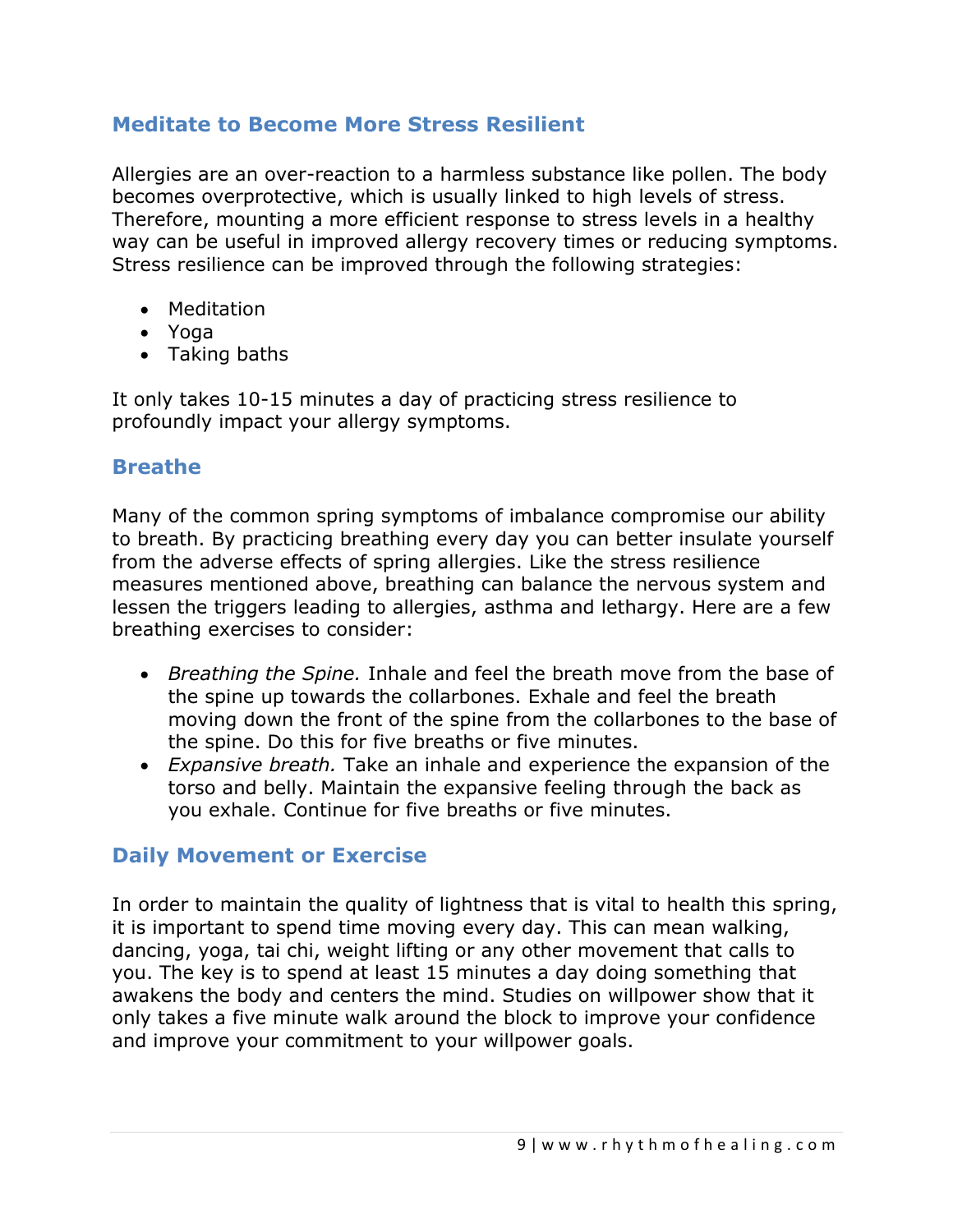#### <span id="page-9-0"></span>**Diversity Distilled**

Remember that you are an individual and it is unrealistic for a guide like this to speak fully to the living wisdom within you. Ayurveda is an excellent tool for personalizing recommendations for your particular needs and creating effective treatment strategies. In order to reap the rewards of Ayurveda it is important to know yourself. This includes understanding your particular constitution, imbalance, vitality, digestive capacity, work demands, etc. By understanding where you are and setting a course for where you want to be, Ayurveda can provide the tools that are critical and supportive for you as an individual. An Ayurvedic practitioner can help you become more aware of your situation and help you understand the many factors affecting your imbalance. This way you may choose a strategy that will help heal the root of your particular imbalances.

# <span id="page-9-1"></span>**Hay Fever**

Hay Fever is a common hypersensitivity reaction (allergy) in the spring. Tree, grass or weed pollens, house dust, animal dander and certain foods can create discomfort in the upper respiratory tract, ears, eyes, nose and throat. When these substances are inhaled and trapped in the upper respiratory tract an antibody response encourages the release of vasoactive amines like histamine. In order to remove the pollen, histamine promotes local inflammation, constriction of the bronchi and an increase in white blood cells (which to destroy the pollen.) Hay fever is a hyper reaction whereby sneezing, itchy eyes, itchy ears and nasal mucous production creates a level of discomfort. Repeated attacks lead to viral, bacterial and fungal infections, chronic congestion and an enhanced sensitivity to smells, color, light and sound.

#### <span id="page-9-2"></span>**Too Much** *Kapha*

Like most spring complaints, *kapha* is to blame for hay fever. The normal and necessary functions of *kapha* that maintain the structure of the body by lubricating, moisturizing and nourishing become aggravated. This happens when the cold weather of winter and rich holiday foods cause an increase in *kapha*. As the weather warms, the icy layers of *kapha* melt and flood the channels of the body with fluids. The rush of water to the upper body dilutes digestive function and creates chronic respiratory tract infections or hay fever. All ancient cultures have found strategies to combat hay fever—many of which include cleansing.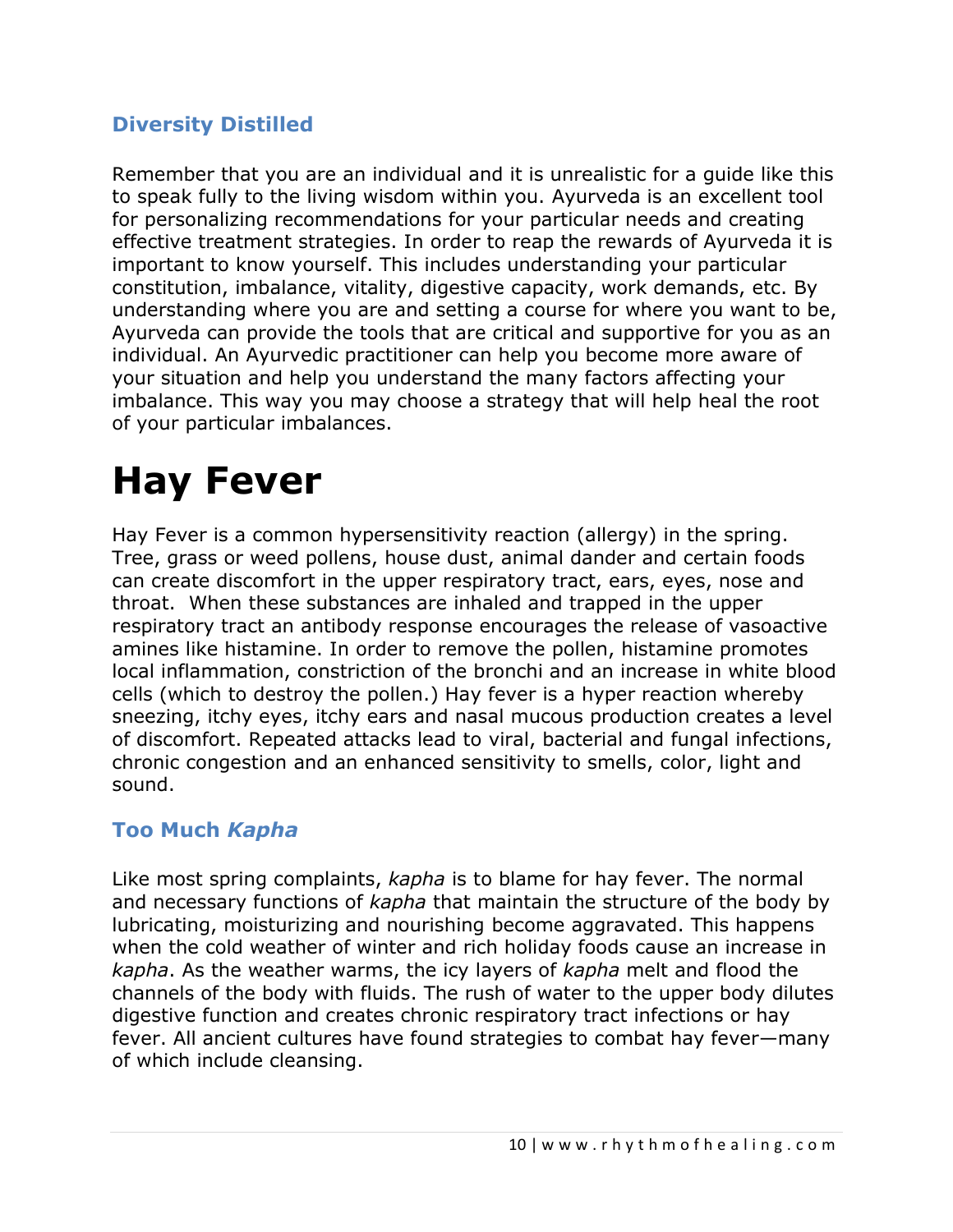Like all interventions, results are highly dependent on the depth and duration of the condition. The steps below can help create relief within a week and resolution after a month. However, aspects of this treatment may need to be employed at the same time every year or practiced continually for prolonged success.

- 1. **Reduce Inflammation** As the inflammatory response is the main reason for the acute symptoms, it must be brought under control to stop degradation of the tissues. The true cause of hay fever, however, is the digestive weakness which is caused by excess *kapha* leading to low quality mucosa. Therefore, reducing inflammation only provides symptomatic relief.
- Anti-inflammatory herbs or those with a specific action on the mucosa and respiratory system are useful. These include:
	- o Nettles *(Urtica dioica)*
	- o Oregon Grape *(Mahonia repens)*
	- o Katuka *(Picrorrhiza kuroa)*
	- o Turmeric *(Curcuma longa)*
	- o Neem *(Azadirachta indica*
	- o Amalaki *(Emblica officinalis)*
- Non-herbal anti-inflammatories can also be useful
	- o Omega 3 fatty acids (GLA, EPA, DHA)
	- o B-vitamins Pantothenic acid (vitamin B5), Pyridoxine and pyridoxal-5-phosphate (vitamin B6),
- 2. **Improve Digestion.** The primary cause of allergies is digestive weakness. Therefore, it is best to eliminate foods that cause us to produce mucus, such as dairy and flour, and to treat leaky-gut if it is present. This can be achieved by not overeating, by not eating after 7pm, and by avoiding alcohol and fried foods.
- Digestive Stimulants help to remove stagnation and improve spleen and liver function.
	- o Katuka (*Picrorrhiza kurroa)*
	- o Bhunimba*(Andrographis paniculata)*
	- o Calamus *(Acorus calamus*
	- o Fennel *(Foeniculum vulgare)*
	- o Cardamom *(Elettaria cardamomum)*
	- o Ginger *(Zingiber officinalis)*
	- o Triphala, mixture of amalaki, bibitaki and haritaki.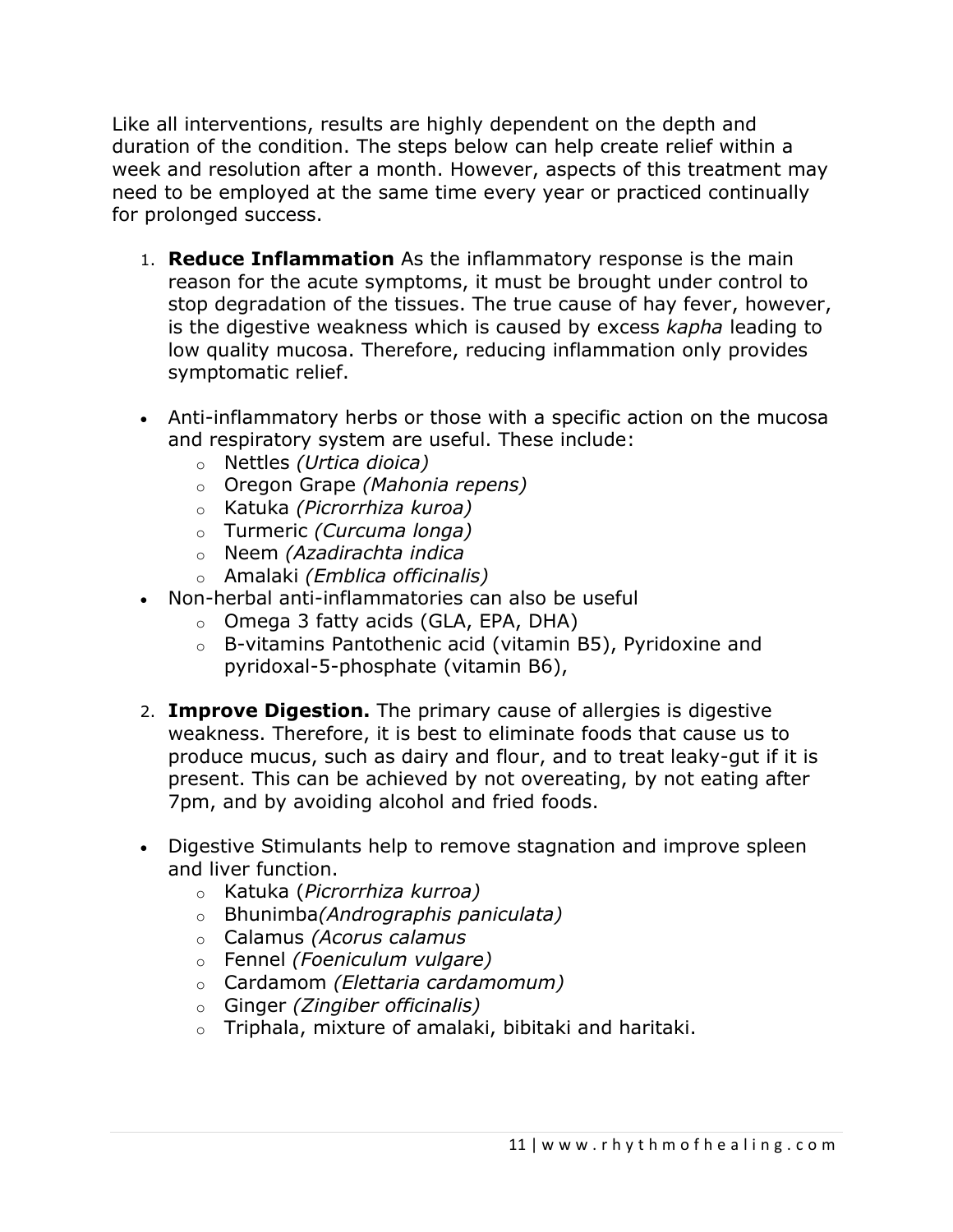- 3. **Rejuvenate mucosa and lungs.** In addition to enhancing digestive strength, the weakness in the lungs and their deranged mucosal lining must be remedied.
- Respiratory tonics and demulcents that can be helpful can be useful. These include:
	- o Ginger *(Zingiber officinale)*
	- o Pippali *(Piper longum)*
	- o Cardamom *(Elettaria cardamomum)*
	- o Elecampane*(Inula helenium)*
	- o Vasaka *(Adatodha vasica)*
	- o Licorice *(Glycyrrhiza glabra)*
	- o Marshmallow *(Althaea officinalis)*
- Supplements that improve vitality of the mucosa
	- o Vitamin A, Vitamin C, Vitamin E
- 4. **Rejuvenate Immune System.** Typically, steps one and two are completed before steps 3 and 4 are implemented. The final step is used to restore long term balance to the system.
- Immune and Endocrine Tonics that restore this balance are:
	- o Ashwagandha *(Withania somnifera)*
	- o Amalaki*(Emblica officinalis)*
	- o Gokshura *(Tribulus terrestris)*
	- o Shatavari *(Asparagus racemosa)*
	- o Licorice *(Glycyrrhiza glabra),*
	- o Brahmi *(Bacopa monniera*
	- o Gotu Kola *(Centella asiatica)*
	- o Zinc
	- o Magnesium

# <span id="page-11-0"></span>**Sinusitis**

Sinusitis is a common condition that is not only present in the spring, but year round. It is characterized by infection leading to inflammation of one or more of the paranasal sinuses (frontal, sphenoid and maxillary sinuses). This sinus congestion causes pain, pressure, headache and local tenderness. This is because the outflow tracts of all the sinuses are not functioning properly. The mucus stagnates from lack of movement and becomes a breeding ground for bacterial and fungal infections.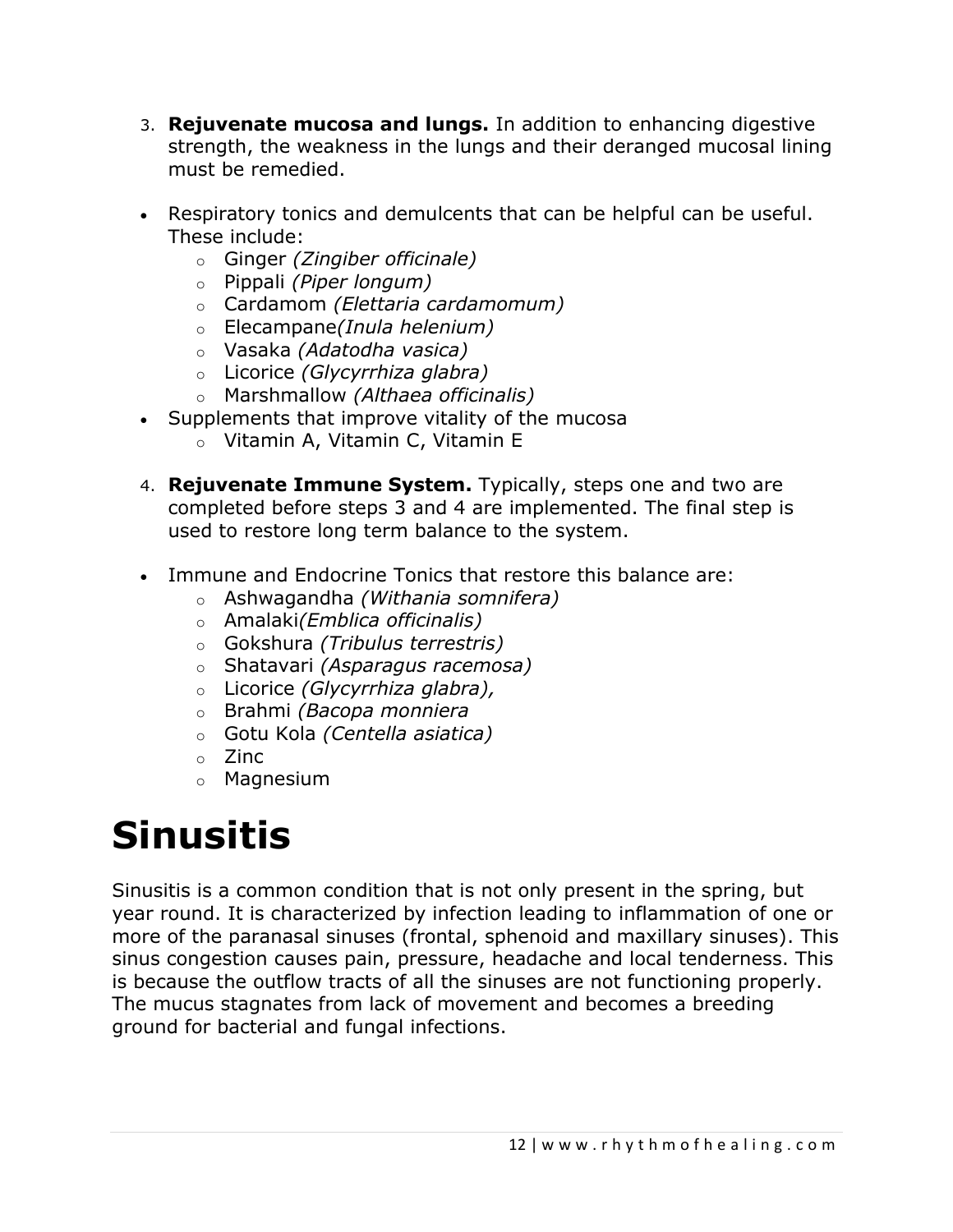## <span id="page-12-0"></span>A condition with many colors

Sinusitis can have either of *vata*, *pitta* or *kapha* origin.

*Vata* type sinusitis is characterized by a dry throat, scanty mucus, excessive sneezing, hoarseness, and pain in the head. Other *vata* symptoms like constipation, anxiety, and exhaustion may also be present. Vata's dryness in the sinus passages stops the movement of mucus and creates an environment for infection. The primary treatment for *vata* type sinusitis is to hydrate the nasal and sinus mucosa.

- **Humidification**, especially at night, with essential oils (e.g. Spruce, Eucaplytus, Rosemary, Cedar, Pine, etc.) can lubricate the sinus passages
- **Nasya** is the practice of applying an oil to the nostrils. Drip 3-5 drops of sesame oil or a medicated oil into the nostrils 3-5 times a day and then lay on your back for 1 minute to allow the oil to permeate the sinus passages.
- **Neti Pot** is the practice of pouring warm salt water through the nasal passages. Then, nasya can be practiced either immediately after neti pot, or at another time of day. Do not blow your nose immediately after performing neti as this can drive bacteria deeper into the sinus passages. If you have mucus to dislodge clear your throat and spit it out.

*Pitta* type sinusitis symptoms are a yellowish to red mucus, fever, and burning sensations. The heat of *pitta* invites inflammation and infection into the sinus passages and is best treated by anti-inflammatories and cooling herbs such as these:

- Amalaki *(Emblica officinalis)*
- Licorice *(Glycyrrhiza glabra)*
- Neem *(Azadirachta indica)*
- Kalmegh *(Andrographis paniculata)*
- Guduchi (*Tinospora cordifolia*)

*Kapha* sinusitis comes with a thick whitish discharge, a swollen face and sleepiness. Sometimes itching of the throat, mouth, lips and head may be part of *kapha* symptoms. *Kapha* symptoms can be relieved by decongesting the lymph and loosening and clearing mucus. The following herbs are helpful for this process:

- Manjishta (*Rubia cordifolia)*
- Ginger *(Zingiber)*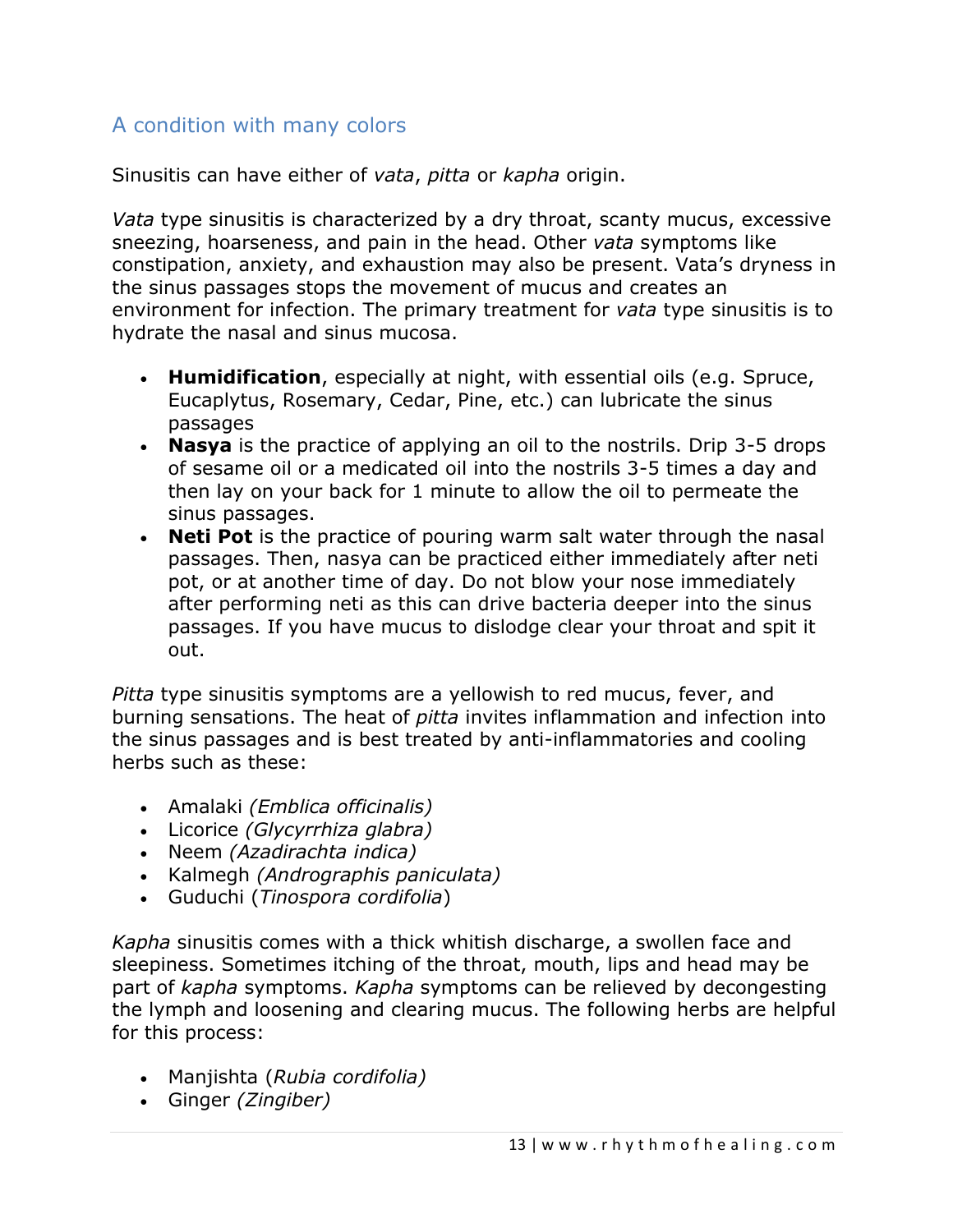- Pippali (*Piper longum*)
- Ela (*Elettaria cardamomum*)
- Elecampane *(Inula helenium)*

As all three conditions arise from an environment where mucus and bacteria can flourish. The primary recommendation for all three varieties is to remove toxins from the body. Toxins are primarily removed through the liver and the kidneys.

- Liver Tonics
	- o Turmeric (*Curcuma longa*)
	- o Bhumyamalaki (*Phyllanthus amarus*)
	- o Kutki (*Picrorrhiza kurroa*)
	- o Guduchi (*Tinospora cordifolia*).
- Kidney Tonics
	- o Nettle *(Urtica dioica)*
	- o Punarnava *(*Boerhavia diffusa)
	- o Gokshura *(Tribulus terrestris)*

Another general approach can be to support the beneficial bacteria in the body while eliminating fungal and bacterial infections that may have arisen.

- Take probiotics and eat probiotic rich foods like vegetable ferments, kombucha, and kefir.
- Take antibacterial herbs:
	- o Purple Coneflower *(Echinacea angustifolia)*
	- o Garlic *(Allium sativum)*
	- o Guggulu *(Commiphora mukul)*
- Take antifungal herbs
	- o Neem (*Azadirachta indica*
	- o Tulsi *(Ocimum sanctum)*
	- o Bhringaraj (*Eclipta alba*)
	- o Haritaki (*Terminalia chebula*)
	- o Bibhitaki (*Terminalia bellerica*)

## <span id="page-13-0"></span>**Conclusion**

Spring is the perfect time to blossom into health. As the warm weather melts the frost from the ground and the snow from the mountains it also melts away the residues of winter rituals from our body creating a feeling of lightness. If the channels are clogged then increasing light foods, herbs, routines and rituals can be our ticket to a happy and healthy spring. Then, our natural motivation to stay active and be outdoors will feel easy and fluid.